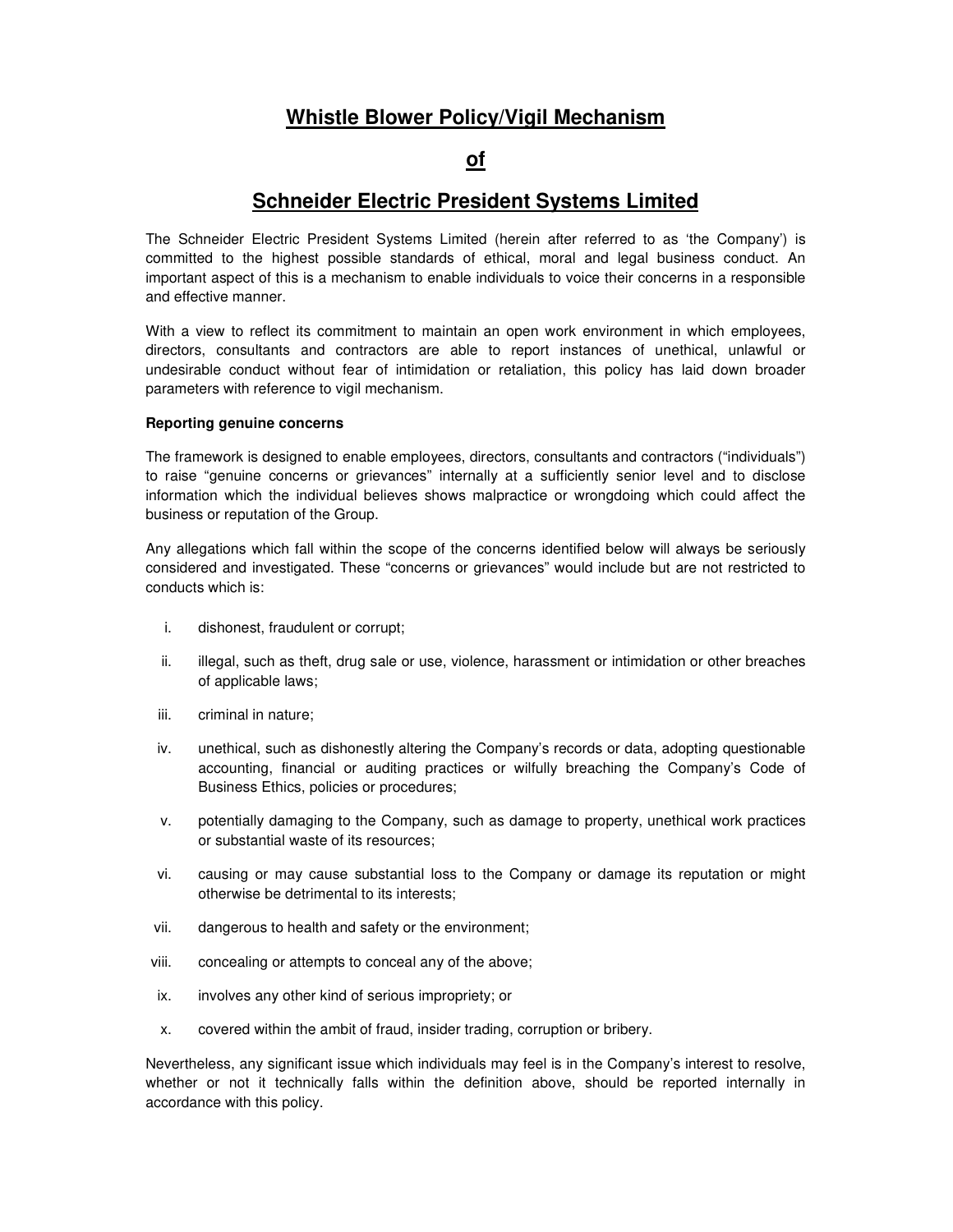The Whistle blower's role is that of a reporting party with reliable information. They are not required or expected to act as investigators or finder of facts, nor would they determine the appropriate corrective or remedial action that may be warranted in a given case.

Whistle Blowers should not act on their own in conducting any investigative activities, nor do they have a right to participate in any investigative activities other than as requested by the person investigating the matter.

## **Procedure of raising concern**

The Company's Employees can raise a concern on R&ED tool designed to root an employee to the compliance team in a simple, secure, quick and confidential way.

## **Following is the alert processes:**

- 1. First, talk to your manager about your concern or query
- 2. Contact your business partner (HR, Legal, Finance…)
- 3. Use the R&ED line as per the link

## **http://www.secure.schneider-electric-redline.ethicspoint.com**

4. Use phone - International Toll-Free Service (ITFS)

From an outside line dial the ITFS number for your location:

**000-800-100-1071** India (Primary language: English)

**000-800-001-6112** India (Primary language: English)

## **Safeguards**

This policy is designed to offer protection to individuals who make disclosure provided the disclosure is made:

- i. in good faith;
- ii. in the reasonable belief of the individual making the disclosure that the concern tends to show malpractice or impropriety; and
- iii. to an appropriate person.

In doing so, the Company shall ensure that:-

- i. No unfair treatment will be meted out to a whistle blower by virtue of them having reported a disclosure under this policy. The Company, as a matter of policy and practice, condemns any kind of discrimination, harassment, victimization or any other unfair employment practice being adopted against Whistle blowers. Complete protection will, therefore, be given to Whistle blowers against any unfair practice like retaliation, threat or intimidation of termination/suspension of service, disciplinary action, transfer, demotion, refusal of promotion, or the like including any direct or indirect use of authority to obstruct their right to continue to perform their duties/ functions including making further disclosures. The Company will take steps to minimize difficulties, which the whistle blower may experience as a result of making the disclosure.
- ii. The identity of the whistle blower shall be kept confidential to the extent possible and as may be permitted under law. Further, adequate safeguards would be made against victimisation of such persons.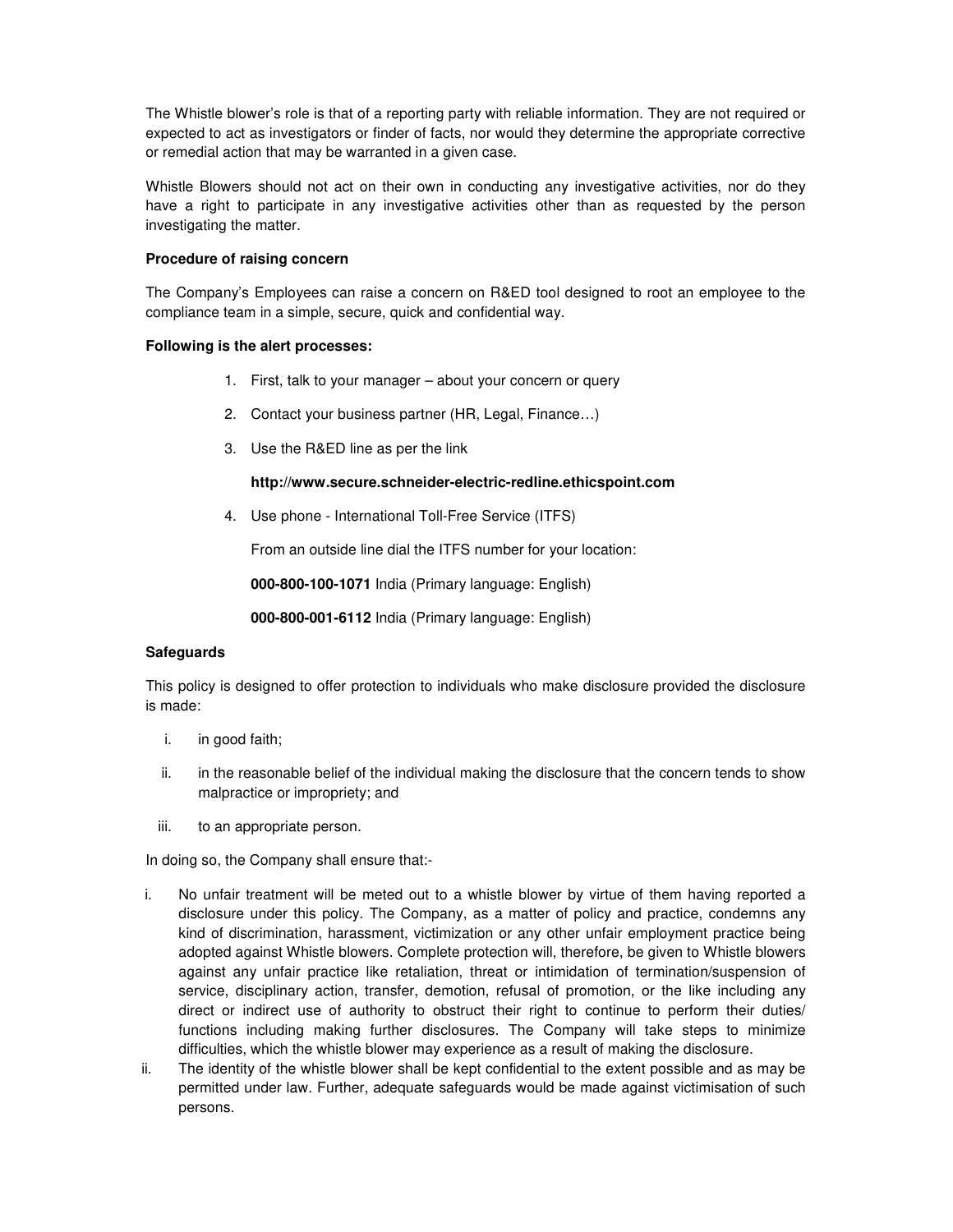- iii. Any other employee assisting in the said investigation shall also be protected to the same extent as the whistle blower.
- iv. If a whistle blower is victimised, discriminated or retaliated against, they may lodge a complaint with the Ethics Counsellors. Such complaints shall be promptly investigated and appropriate action shall be taken.

This protection shall also be available to employees, consultants or contractors who offer evidence or make written statements or otherwise participate in the investigation.

An employee who retaliates against someone who has reported a violation in good faith is subject to disciplinary action including termination of employment.

## **Confidentiality**

All such disclosures will be treated in a confidential and sensitive manner. The identity of the individual making allegations will be kept confidential, to the extent possible, so long as it does not hinder or frustrate any investigation. However, the investigation process may reveal the source of the information and the individual making the disclosure may need to provide a statement as part of the evidence required and be prepared (if required) to participate in any investigation proceedings that may follow.

## **Anonymous allegations**

This policy encourages individuals to put their name to any disclosures they make.

Disclosures expressed anonymously are much less credible, but they may be considered at the discretion of the Company. In exercising this discretion, the factors to be taken into account will include:

- i. The seriousness of the issues raised;
- ii. The credibility of the concern; and
- iii. The likelihood of confirming the allegation from attributable sources.

## **Untrue Allegations**

In making a disclosure the individual should exercise due care to ensure the accuracy of the information. If an individual makes an allegation in good faith, which is not confirmed by subsequent investigation, no action will be taken against that individual. If however, an individual makes malicious or vexatious allegations, and particularly if he or she persists with making them despite the outcome of the investigation, disciplinary action may be taken against the individual. The intention however is to provide full protection to any individual acting in good faith, as outlined in this policy.